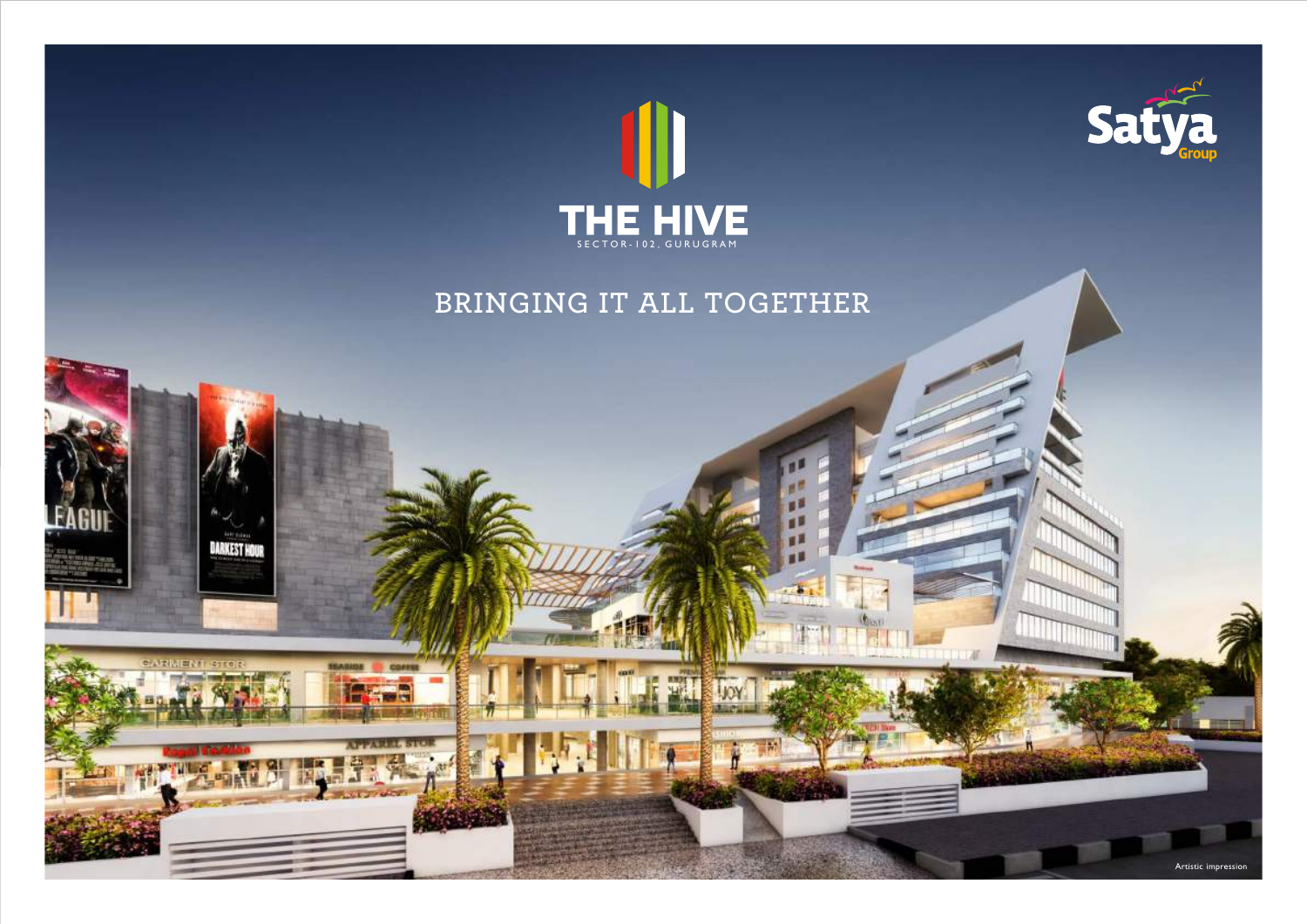

A MEGA HIGHSTREET DESTINATION SPREAD OVER 6 ACRES

LOCATED ON 75M WIDE ROAD JUST OFF NH DWARKA EXPRESSWAY

3-SIDE OPEN PLOT (A SHERMUKHI PLOT) WITH FRONTAGE AS WIDE AS 220M

BLEND OF RETAIL AND ANCHOR STORES, MULTI-CUISINE RESTAURANTS AND 6 SCREEN MULTIPLEX

LARGE IMPOSING FRONTAGE OF NEW AGE ARCHITECTURE

WELL PLACED ESCALATOR AND HIGH SPEED ELEVATORS

SEPARATE ENTRY AND EXIT FOR SMOOTH TRAFFIC FLOW

# **THE HIVE BRINGING IT ALL TOGETHER**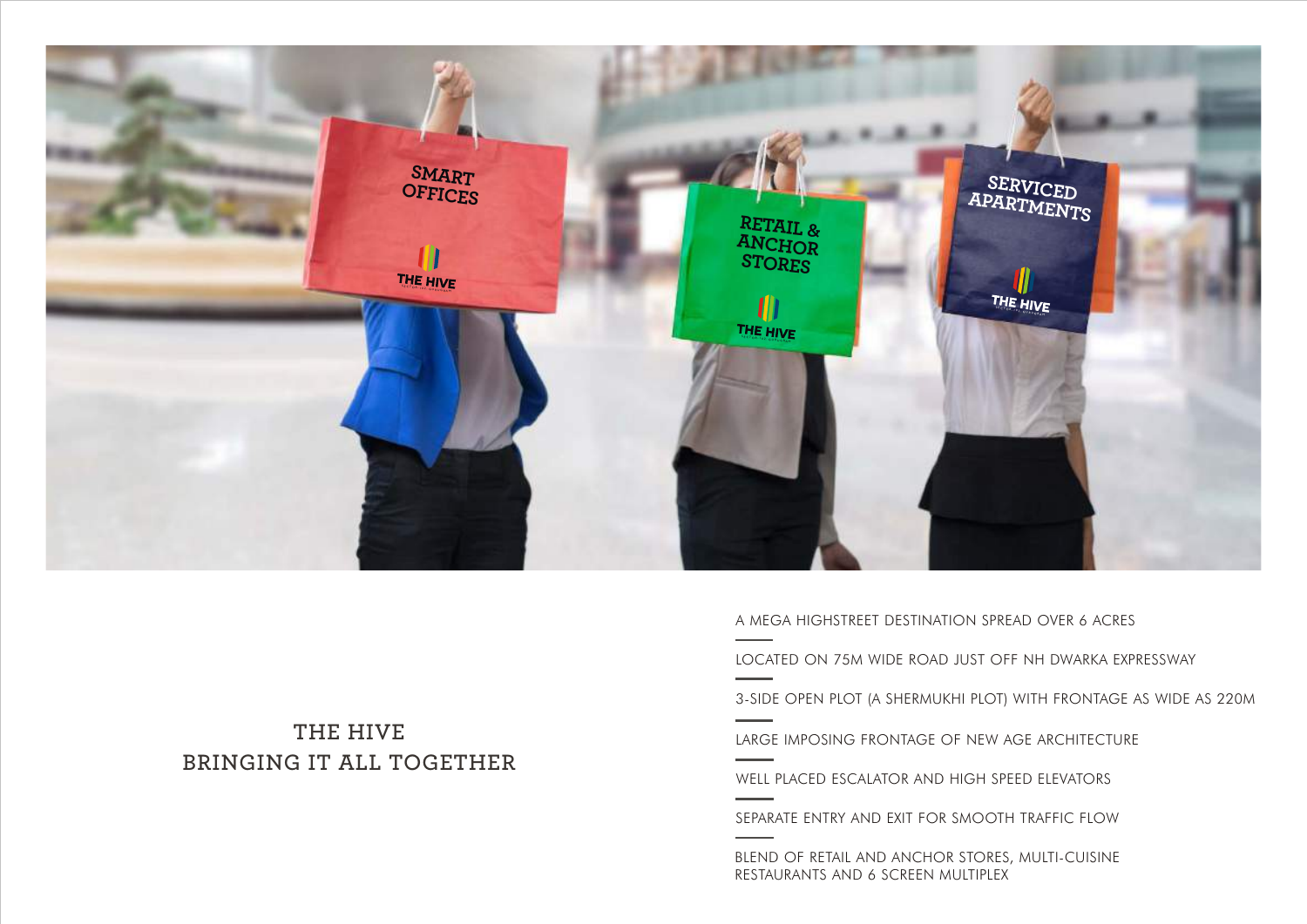

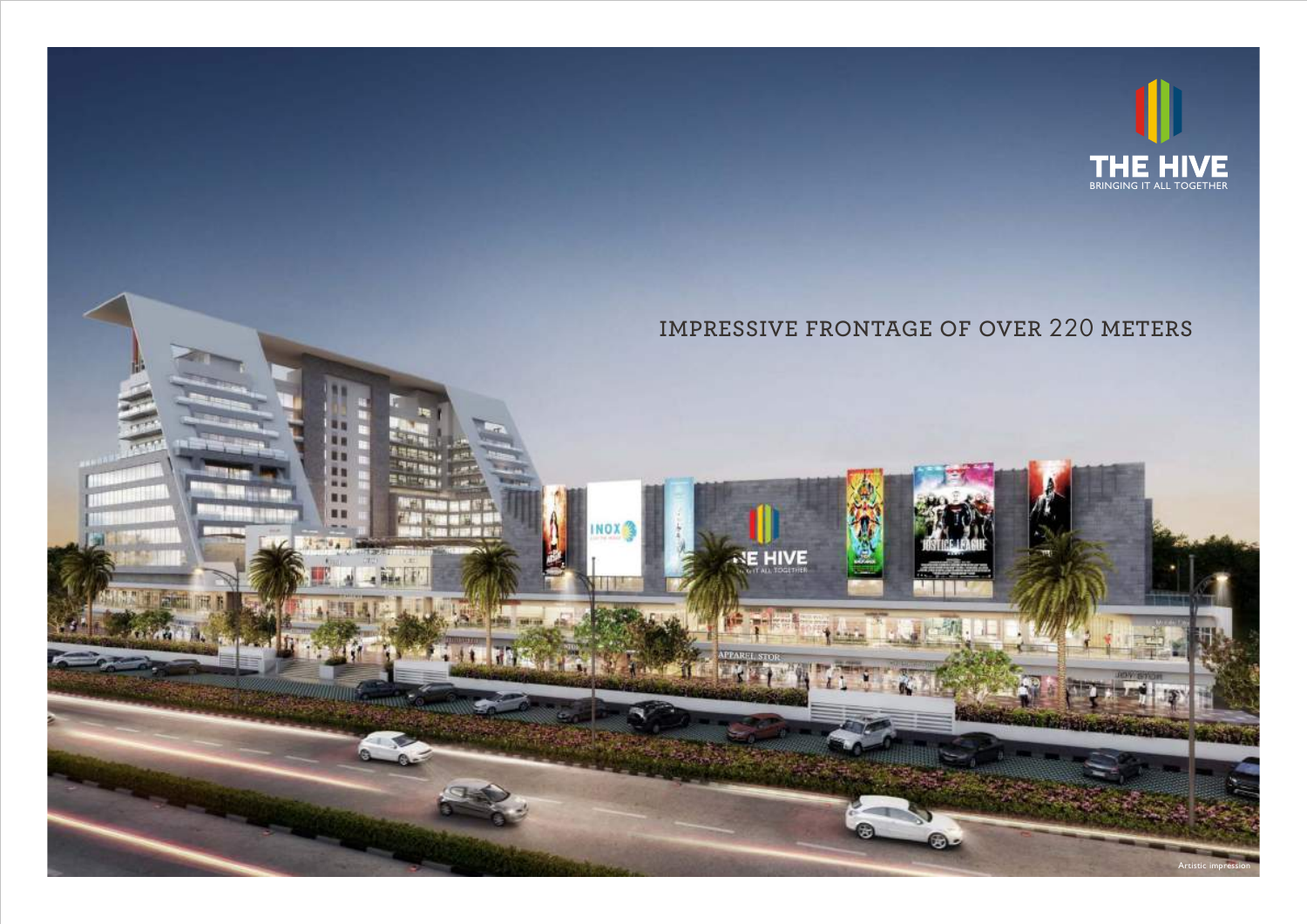Independent access to a grand lobby

An in-house concierge desk to assist you with your day to day requirements

Lifestyle amenities for the residents include gym and health zone

Well laid out parking facilities within the complex

Meticulously designed and furnished serviced apartments with luxury specifications

Broadband internet connectivity available at an additional cost



# **RETAIL & ANCHOR STORES**





Low maintenance retail shops

Street level entrance overlooking pedestrian pathways for retail outlets

Comfortable and wide passage at all levels

Maximum units open towards central plaza

Anchor space available across 2 dedicated floors - Ground and First

Large floor space ranging from 500 sq.ft to 2,400 sq.ft.

Huge footfalls from retail, food court and multiplex



## **SERVICED APARTMENTS**

# **SMART OFFICES**

Smart compact office spaces Choose from wide range of areas Power back-up and surveillance Options for fibre optic and high

speed wi-fi internet connectivity

Secured environment

Advanced fire-safety, prevention & fire-fighting system

High speed elevators for faster vertical conveyance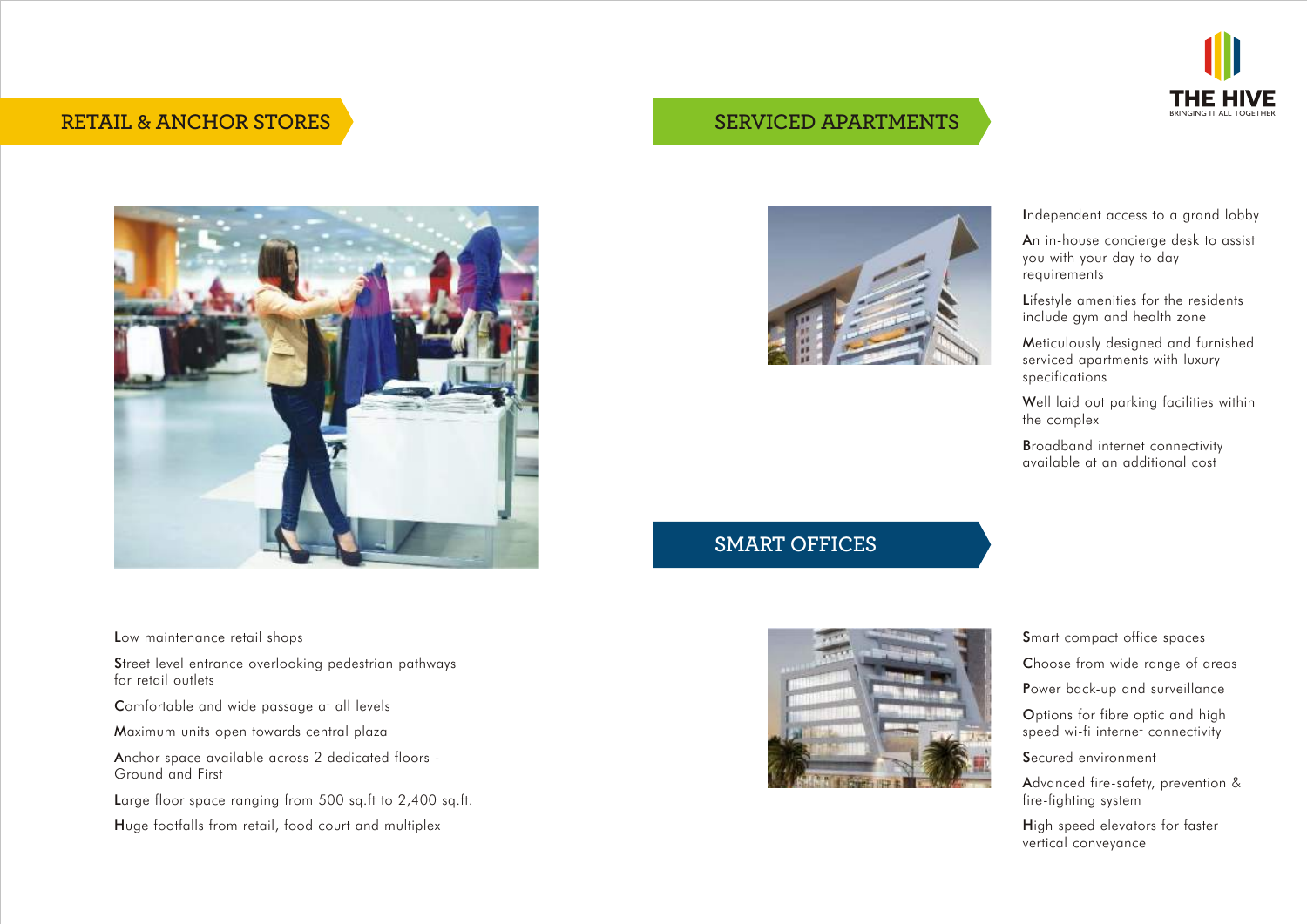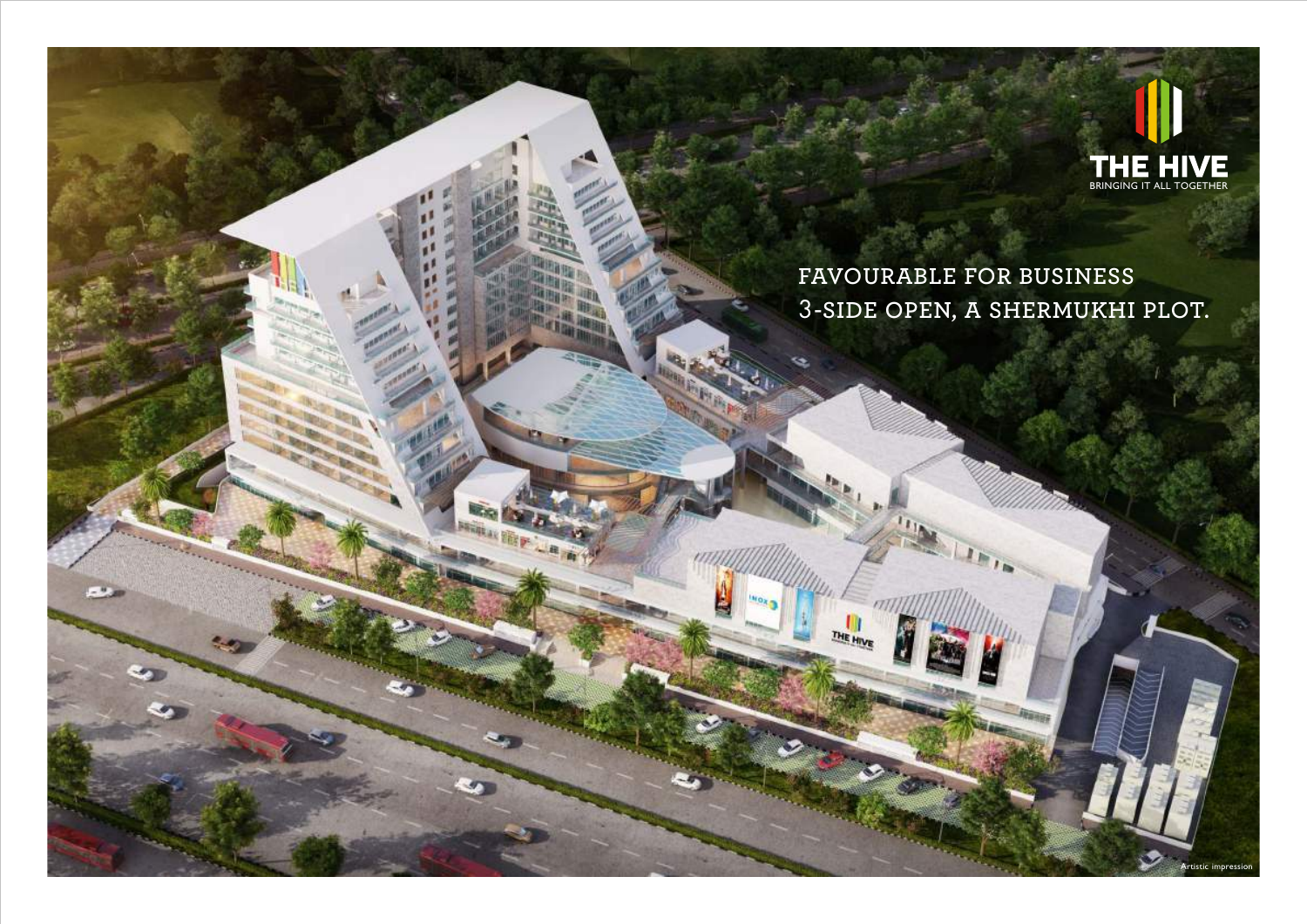- Surrounded by large number of residential group housings & townships
- Strategically located just off NH Dwarka Expressway India's widest expressway connecting Dwarka, IGI Airport and Gurugram
- 



# **THE HIVE**

# **IDEAL LOCATION**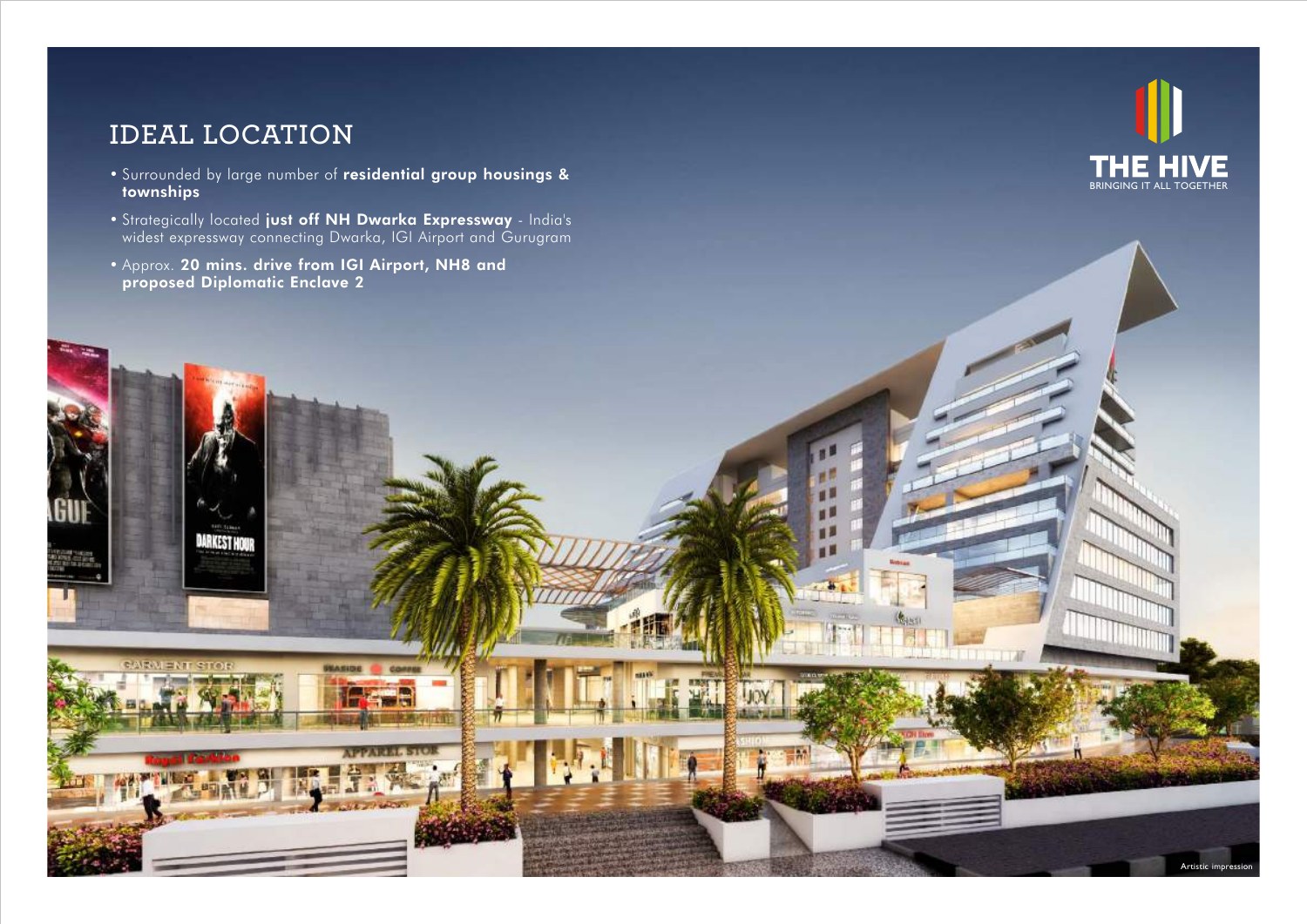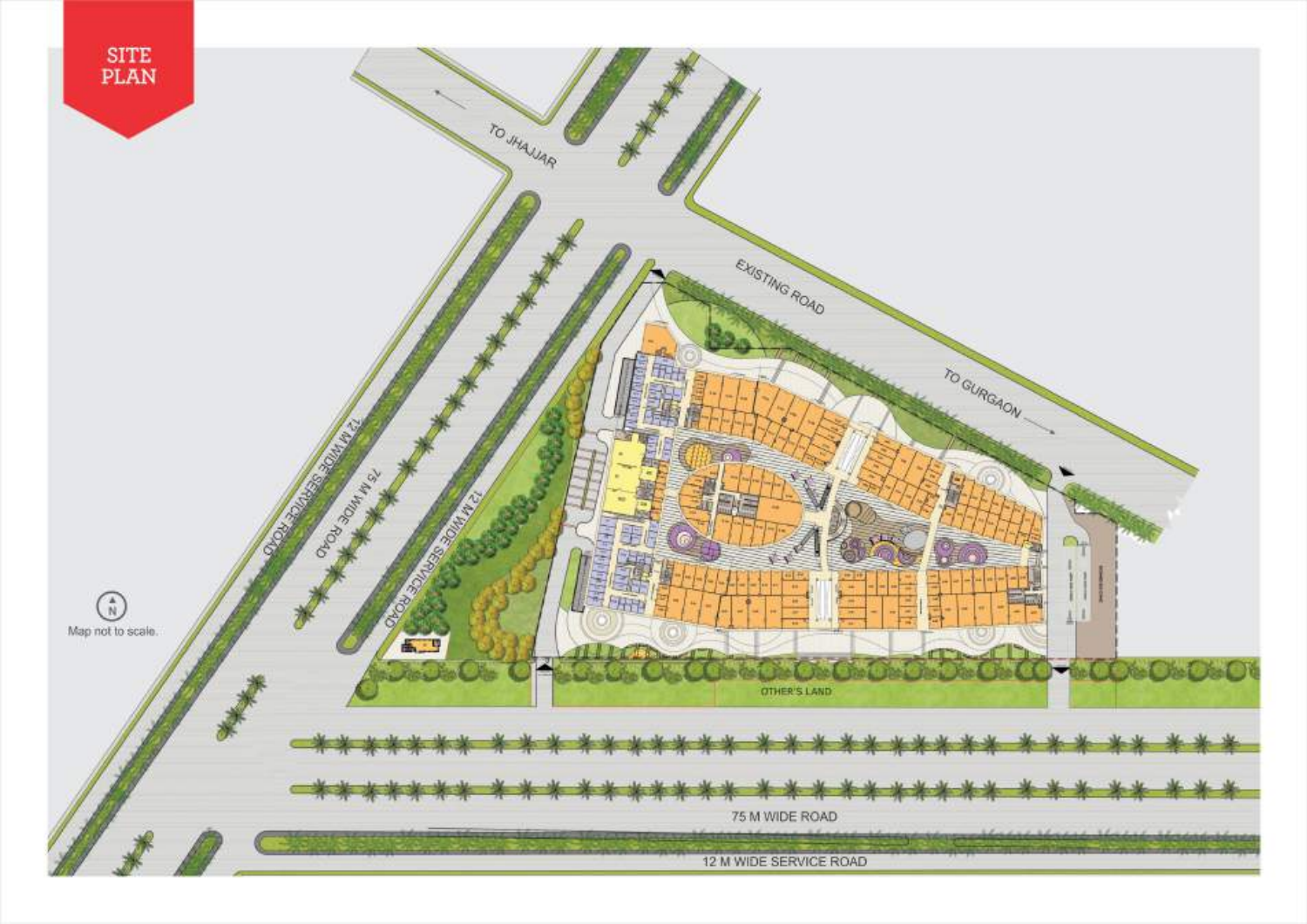